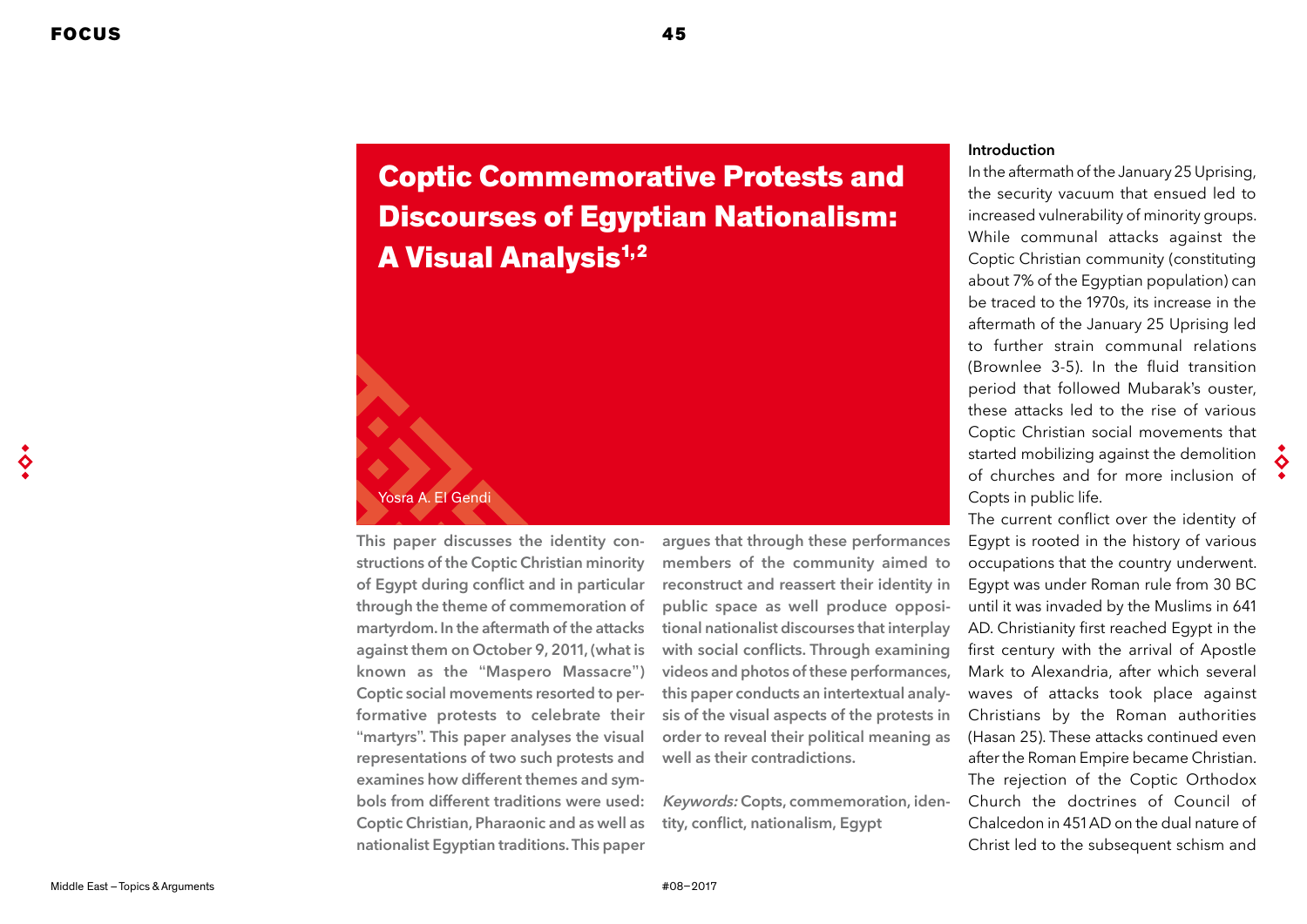to further persecutions by the Byzantine "Melkite" Church (Hasan 28). With the Islamic occupation in 641 AD, a relative period of tolerance followed which was interrupted by waves of attacks under several Islamic rulers (Hasan 31). A process of Arabization and Islamization ensued and Christians became a minority by the tenth century (Ibrahim et al. 8).

At the heart of the conflict between Copts and Muslims today in Egypt are different social constructions of national territory and national identity. On the one hand, increased Islamization of the public sphere leads to increased public perception of the Egyptian national territory as being a Muslim territory. In this perception, churches are considered anomalies and potential elements of tension (Purcell 433). On the other hand, Copts have perceived this territory as their home for the past 2000 years (Purcell 466). In this sense, different understandings of Egypt's national identity underlie all debates on the right of non-Muslims to build houses of worship and further underlie intercommunal conflict.

The starting point for this paper is October 9, 2011, when a mass rally was organized by several Coptic Christian movements in downtown Cairo to protest the demolition of a church in a village near the Upper Egyptian city of Aswan by Muslim neigh-

bors. 3The attack spurred a series of protests by Coptic movements against the church's destruction (Androwus 1). The Maspero protest was the largest of these rallies and used the state TV building as its destination. The protesters employed visible Christian symbols, such as makeshift crosses and pictures of Jesus, in order to voice their demands in what was seen as a bold display of religious identity. As soon as the protesters arrived at their

destination, they were attacked. Videos captured the military police's armored car, which were stationed in front of the State TV building, running over protesters. As the protest devolved to a fight, the Egyptian state TV announced that Copts were attacking the national army thus fueling a communal strife (Ibrahim). Twenty-six Copts reportedly lost their lives as a result of the consequent violence (NCHR 1).4

These attacks were not only a blow to the victims' families, but the Coptic community at large who needed consolation. It was a particular challenge to the Coptic movements, which were accused by the pro- state media of attempting to violently rupture national unity (Osman 1). As a result, the Coptic movements struggled to prove their patriotism. They responded with protests to commemorate those who had immediately been labelled as *martyrs*. 5 The first ceremony was held approximately a month after the Maspero massacre, and aimed to commemorate the Arbaʿīn ceremony, a traditional ceremony forty days after death (Shukry "Celebrating"). A second ceremony was held in order to commemorate the first anniversary. While for the first ceremony SCAF was in power, by the time the second protest took place, SCAF had rendered power to the Muslim Brotherhood affiliated president, Mohammed Morsi (Ahram online 1). Both of these ceremonies used pharaonic artifacts and national symbols, a far cry from the Christian symbols used in the Maspero protest.

This paper questions why Coptic movements resorted to commemorating their martyrs by using ancient Egyptian themes. In the words of one interviewed activist, "it was (…) a message to the audience that the solution lay in fostering an Egyptian identity"<sup>6</sup>. But how can an Egyptian identity be defined? By consulting the visual material of the protests produced by news agencies as well as the movements themselves on their social media channels, various depictions of national identity in the Coptic commemorative protests will be analyzed.7

I argue that through the commemoration processes, group identity is continuously reconstructed and negotiated as well as used tactically by social movements in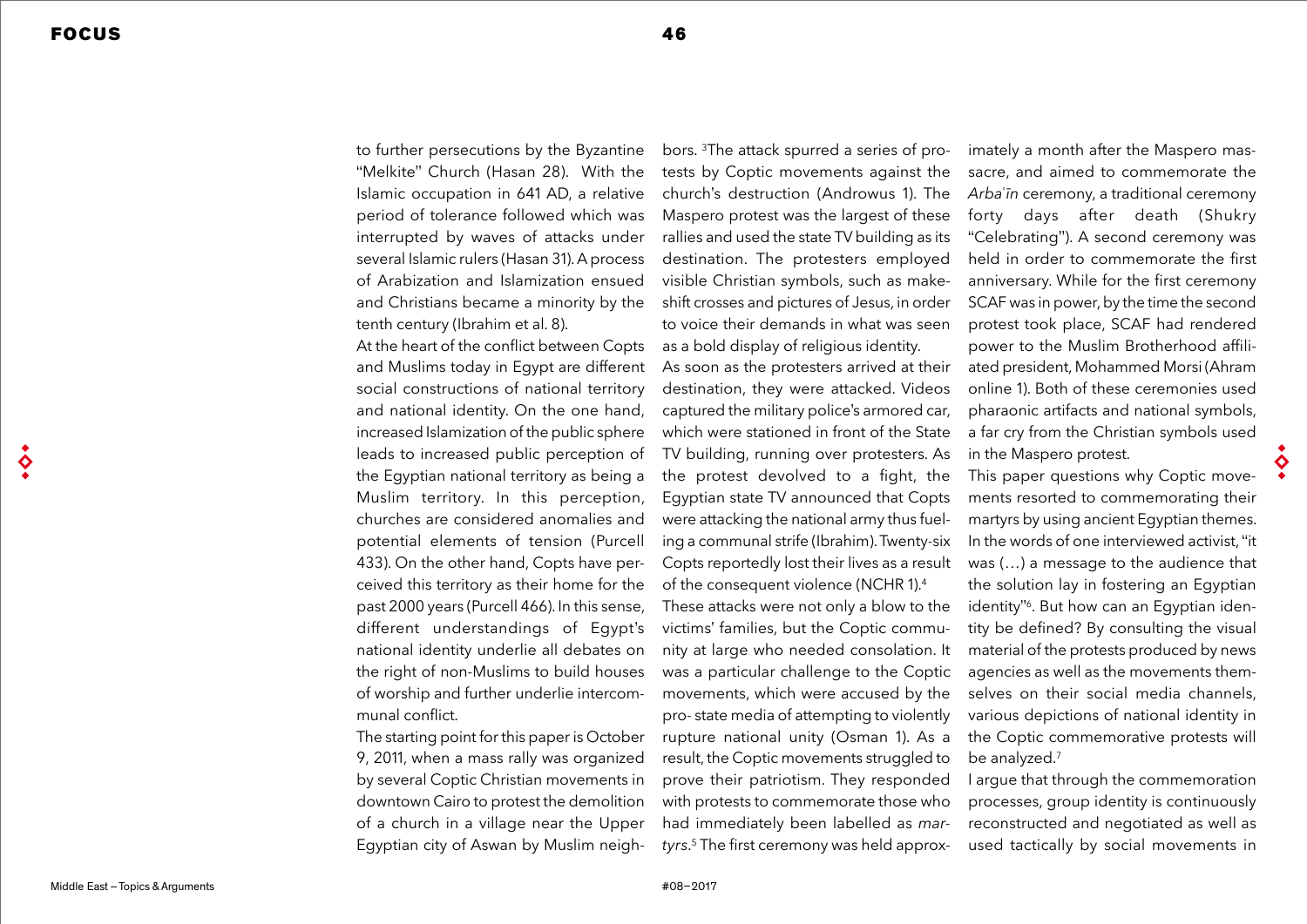order to present oppositional discourses that interplay with social conflicts. Coptic social movements attempted to push forth an identity construct – namely a Coptic-Pharaonic identity – which does not relegate Copts to a lower position, but rather balances other variants of national identity in the public space. In this way, commemorations are opportune moments for *performative protests*.

#### Theory

Protests are performative if they produce, construct, negotiate or establish new or alternative ideas, identities, ideologies or meanings (Juris 227-8). Against threats on their lives or livelihoods or "precarity" in Judith Butler's words due to the uneven distribution of power, protesters resist through appearing in public space. Public space is a field that is regulated by exclusionary and hierarchal norms and constituted by differential forms of power (Butler 38). Performances are a way through which subjects push through this power field in order to become eligible for recognition. It is "a way of laying claim to the public sphere" (Butler 41). Through changing the modes of embodiment and reenactment of our social existence the underlying norms can be contested. The bodies of activists become the site of political agency as they embody oppositional discourses and new political visions (Butler 25-9).

Performative protests make use of both the narratives that structure the protests as well as performative artifacts, which are the objects that become the raw material of performances. These are constitutive of new and different meanings when combined (Johnston 6-7). In Coptic commemorative protests, the artifacts combined elements of pharaonic, Coptic Christian and modern nationalist artifacts. Examples include the national flag, the solar-boat, T-shirts with the ankh sign, a hieroglyphic symbol meaning life that has been appropriated by Copts and used as their cross (Hanna 34). Thus, a visual iconological analysis is needed in order to interpret the messages that the protest performance is trying to make.

Iconological analysis combines scrutiny of compositional elements of visual images and understanding those elements within the cultural conventions of symbolic representations (Richard and Negreiros 16-7; Rose 144-5). The analysis eventually allows one to understand the symbols within the context of the performance or image. It examines how different traditions contribute to the images' meanings (Richard and Negreiros 18-19). Therefore, it is vital to differentiate between the representational methods that are used in

portraying the image within a particular cultural convention and the interlocking textual traditions, which in combination are used in an image (Rose 145). Thus, the most important part of iconological analysis is deciphering how different textual traditions have been used to produce the discourse (Rose 145). In that sense, the complexities and contradictions that are internal to discourse become important. Iconologists such as Panofsky are essentialist in their method, claiming that the image's "intrinsic meaning" can be understood through analysis (Richard and Negreiros 25; Rose 147). However, as the performative protest establishes new meanings and identities, it is primarily constructive. Thus, it underscores the ways in which discourses are enacted by members of the audience and how they themselves take part in the reproduction of meanings. In other words, our iconological analysis will turn away from inherent claims and provide an interpretation of meanings in the performance.

#### Analysis

In a way, these protests presented an increased strength and Coptic visibility, yet this was done through themes of death and negation (Ramzy 665). The main theme of the performative protest was martyrdom, which begs the ambiguous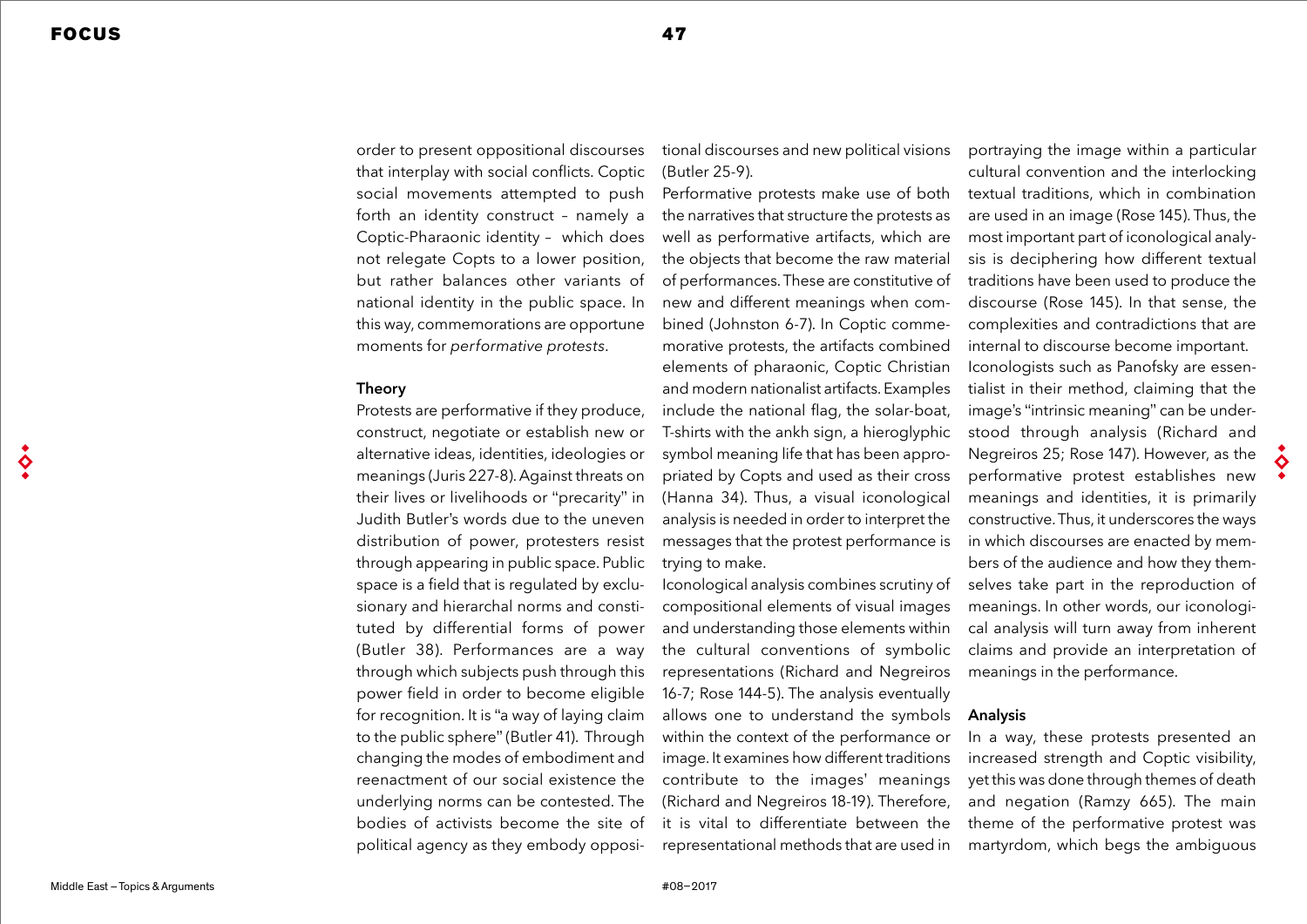question: Is one dying for one's nation or for one's faith. The centrality of the watan samāwī (heavenly homeland) for faith, lends martyrdom a way of depicting both patriotism and faithfulness (Ramzy 650). However, the representations of nationalisms and religious identity constructs made using these artistic traditions hold particular contradictions that are encapsulated in the performance themselves.

In their attempt to commemorate the martyrs of the Maspero attacks, the movements used two nationalist discourses: the 'national-unity' discourse and the Coptic Church's 'patriotic' discourse. The former focuses on the unity of Copts and Muslims but fails to present both groups as equals. Rather, it succumbs the Coptic narrative to a Muslim one. Thus, according to this discourse, the Muslim conquest (641 AD) is perceived as liberating the Copts from the oppression and the persecution of the Roman occupation. The latter discourse agrees with the former in the depiction of suffering of Copts under the Roman rule and highlights the positive relations between the Muslims and Christians based on harmony and justice since the Islamic rule. However, this discourse resorts to a nativist pharaonic discourse to argue the Copts' authenticity in the face of Muslims as well as the Melkite Christians (ElSasser 102-133).

# **Visualizing National Identities and Coptic** Visibility

The most visible aspect of the first commemorative protest is its focus on Egyptian nationalist imagery through the use of various symbolic artifacts, such as the cross and the flag carried side by side (see fig. 1). While this imagery reminds of the iconography of the 1919 revolution particularly the flag with the cross and crescent depicting national unity<sup>8</sup>, it fails to present harmony. First, rather than depicting a unified Egypt, this representation depicted the social fabric of the nation as being made up of both Muslims and Christians communities, and in doing so, highlighted religious differences as definitive. This is very different from a nationalistic representation, which would perceive such differences as secondary and ultimately non-important. Second, the cross is depicted separately from the flag, which aims to increase the Coptic identity's visibility in public space; thereby, showing both patriotism a parallelism from the mainstream national narrative. Clearly, there is an inherent tension between these artifacts. In the first commemorative protest, pharaonic signs were prominent while crosses that participants attempted to raise personally were banned by the organizers. An oversized Egyptian flag carried by eight young men



Figure 1: Funeral Procession of Maspero Martyrs. Al-Yaum al- Sabi', Cairo, 2011.

followed a smaller flag carried next to a single cross at the beginning of the march. The prominence of the large flag at the beginning of the first ceremony is telling. During the second ceremony in the time of Morsi's rule, the policy of not carrying personal crosses was relaxed. Furthermore, the oversized Egyptian flag was relegated to the end of the ceremony.

This tension can be traced to the struggle in imagining national identity, which lead separate groups to have different conceptions of nationalism. The symbolism of the Eqyptian flag and its Arab Islamic affiliations explains the continuous tension of the cross and the flag throughout the commemorative protests. As Podeh argues, it follows the pattern of most flags of the Arab states which "does not reflect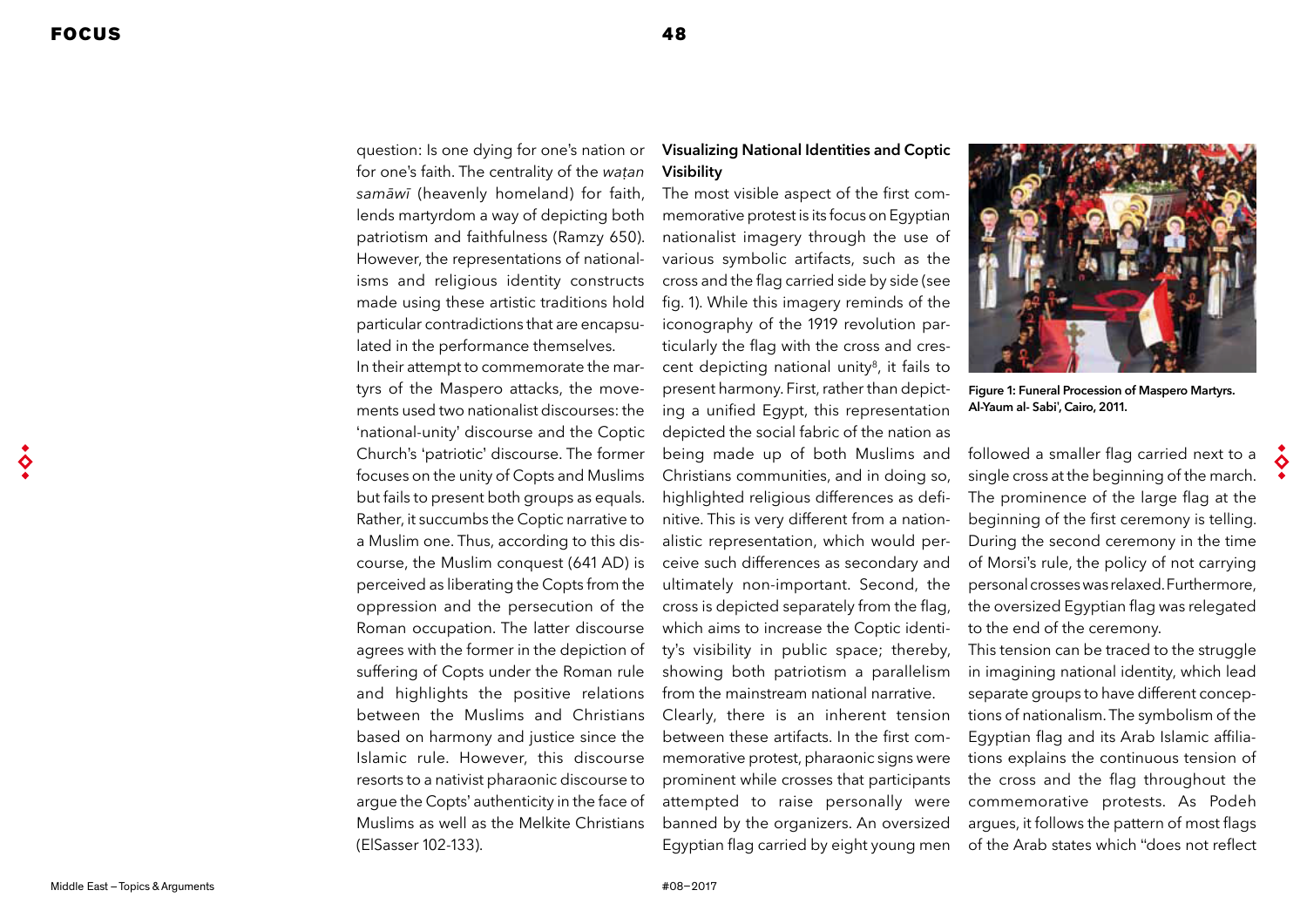connection to a specific territory but rather an attachment to the larger Arab and Islamic communities" (421). Thus, in this sense, the Egyptian flag is a depiction of the Islamist dominated narratives of national history in which the Islamic conquest is perceived as a civilizing mission that liberated the Copts from their persecution and occupation. The Egyptian flag is no exception with its black, white and red, three of the four colors that make up the "Arab flag" (the missing color being green)9. These colors are also used by four Islamic dynasties – the Umayyads, Abbasids, Fatimids and Ottomans (421- 422). The colors are thus rooted in an Arab and Islamic historical imagination, but the Egyptian flag was constructed to symbolize territorial meaning by the newfound Republican order in 1953. While the red color came to symbolize the revolution, the white color symbolized its peaceful nature and black the corruption of the pre-1952 regime (435-6).The symbolism of the current Egyptian flag is thus rooted in the Islamic narrative.

In this manner, the cross carried with the flag, carries with it meanings of coexistence beyond the apparent tensions. The Coptic cross presented aside the flag represents a parallel narrative of nationalism rooted in a discourse of martyrdom. The Coptic Church has resorted to making the discourse of martyrdom and persecution a central founding theme in the first two centuries after the Islamic Invasion thus naming itself the *Church of the Martyrs*. This was important as the church was struggling to maintain the cohesion of its community differentiating itself from Melkite Christians and thus presented itself as the national Church (Papaconstantinou 71-72). In this sense, the nationalism that is enacted in Coptic commemorative protests is rooted in a religious historical discourse rather than a secular one.

#### Revival of an Authentic Identity?

As previously noted, pharaonism was incorporated as an element of Coptic identity as a way of expressing nativism. While this does not deny that there was indeed some proximity between some doctrines in both religious creeds, there were times in which the Church saw it pertinent to separate itself from the ancient Egyptian traditions, and thus, led the iconoclasm of the fourth century (Kamil 135).10 Thus, pharaonism was constructed as an element of Coptic Church's identity to establish its legitimacy as a national church particularly against the Melkites, who came to be associated with the Romans (Papaconstantinou 72). In this way, the Coptic- Pharaonic national identity

became rooted in the Church's religious tradition and history and pharaonism became an important element in the Coptic Church's iconography.11

As Van der Vliet explains, in the modern period, orientalism and the once 'imperial' science of Egyptology have played an important role in how Copts have begun to perceive themselves as "sons of the pharaohs". It was the French Egyptologist, Champollion, who deciphered the hieroglyphics with the assistance of the Coptic script. (Van der Vliet 294). Thus, connecting the Coptic identity to the Pharaonic legacy is also a modern construct that was utilized in the Coptic community's search to position itself in the modern world.

The commemorative protests made use of ancient Egyptian symbolism in order to refer to Christian beliefs, thereby enacting an important element of Coptic-Pharaonic identity and calling for internal cohesion of the community by maintaining their identity. However, in that manner, the incompatibilities between both traditions are consciously ignored.<sup>12</sup> In order to understand the way the protests were designed, the differences and similarities between the ancient Egyptian myths and Christian beliefs on death and resurrection are explained.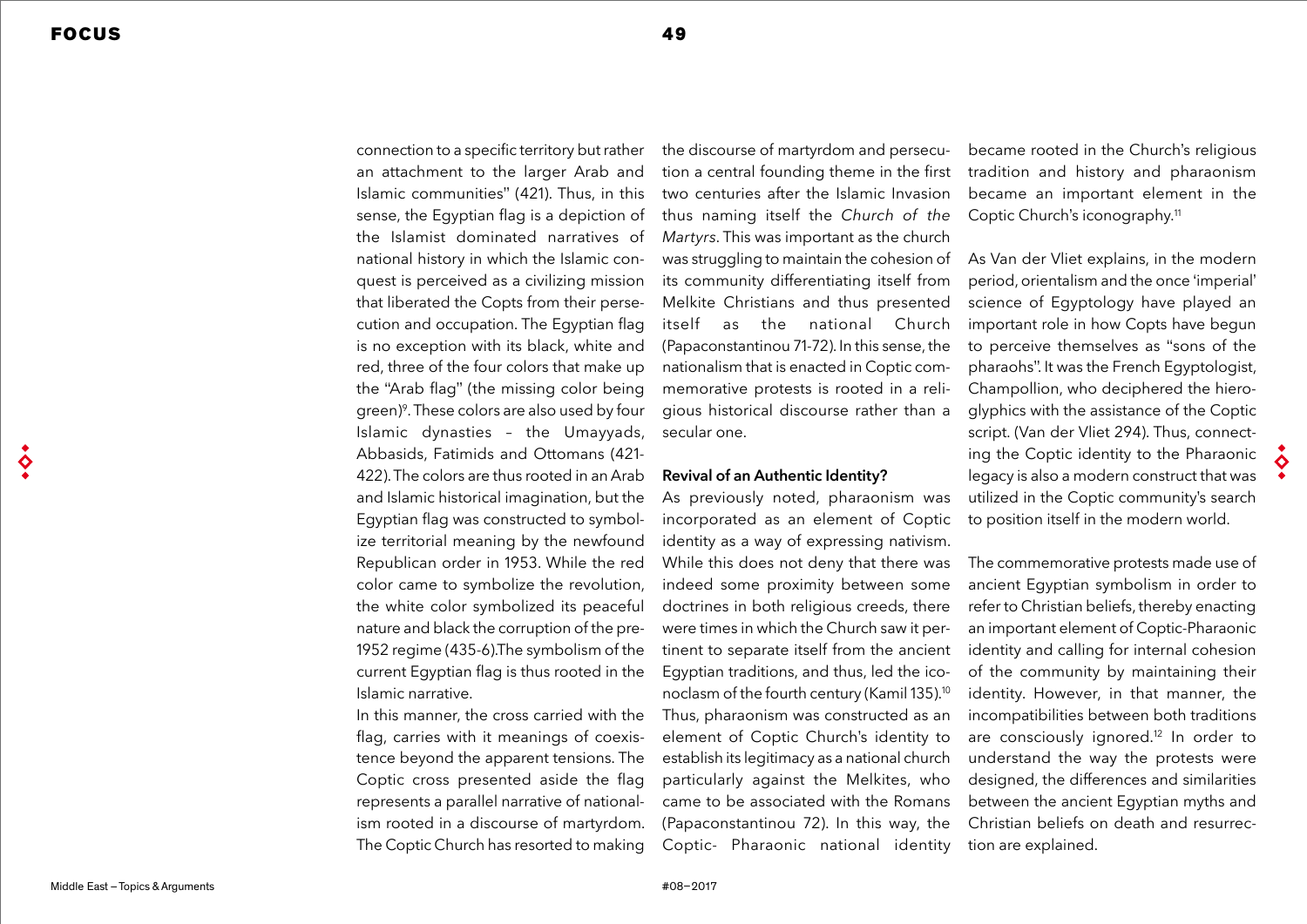Christianity holds that Jesus, who is considered the sole son of God, has come to the world to save it Jesus' crucification is thus seen as a sacrifice for the salvation of the world from its sins. The crucification was followed by Jesus' resurrection and ascension to heaven, thus conquering death. According to Christian beliefs, eternal life is a gift to the martyrs and saints as they have followed the path of God (Diel and El Bardohani 13).

These beliefs were performed using the artifacts and symbols from ancient Egyptian art and mythology. Ancient Egyptian mythology is centered on the deity Osiris, son of Geb and Nut (god of earth and goddess of sky), who was killed by his brother Seth. His body was found and reconstructed by Isis, his sister and wife, after which the corpse was mummified and resurrected. Thus, Osiris became the God of the realm of the dead. Horus, the son of Isis and Osiris then defeated Seth after which they underwent judgment by the Gods. (Taylor 25). According to the myth of Osiris, death is followed by judgment and resurrection of the righteous. The dead should thus follow the path of Osiris in order to become resurrected.

However, myths of death and rebirth in ancient Egypt are quite different from Christian teachings. Both traditions have

resurrection as a central tenant, yet it is not the same. In Christianity, resurrection is collective rather than individual, as it is understood in ancient Egypt (Madigan 35). Furthermore, eternal life is considered a gift from God for those who believe in him and walk his path, yet in ancient Egypt, it could be expected naturally if the body was preserved and if other specific conditions were met (Jeremiah 24). Furthermore, the doctrine of sacrifice and salvation central to Christianity are unparalleled in ancient Egyptian mythology.

The commemorative protests analyzed here depict an ancient Egyptian funeral procession. In the ancient Egyptian tradition, this was the last step to be taken before the dead person could be resurrected in the manner of Osiris. In ancient Egypt the funeral procession was a grand and dramatic event. It also was a site of mourning and sadness<sup>13</sup>, and professional mourning women would take part in wailing over the dead (Ikram 184).<sup>14</sup> The 2011 commemorative protests presented ladies dressed in white dresses that were similar to those worn by the wailing ladies in ancient Egyptian funerals. The collar and the belt of their white dresses were adorned in blue, which is the color of sadness that was also used to mourn the dead in ancient Egypt (Lurker 114).



Figure 2: "Ladies in white carrying pictures of martyrs with halos". Courtesy of Mina Thabet, Eqypt, 2011.

However, the two repertoires are not hermetic. Far from wailing, the ladies in the protest were solemnly carrying face-pictures of the *martyrs* that were decorated with golden halos (see fig. 2). On the one hand, halos have been traced by scholars to the ancient Egyptian solar disk on the head of important deities resulting from devout worship of the sun-God (Kamil 160-163). On the other hand, halos of light that are depicted on martyrs and saints symbolize that they are partaking in God's glory (Shenouda 62, 71). In this way, the funeral depicts a pagan ceremony but adapts it for Christian purposes.

This section of the protest was then followed by a ritual artifact that could be understood as the main thematic object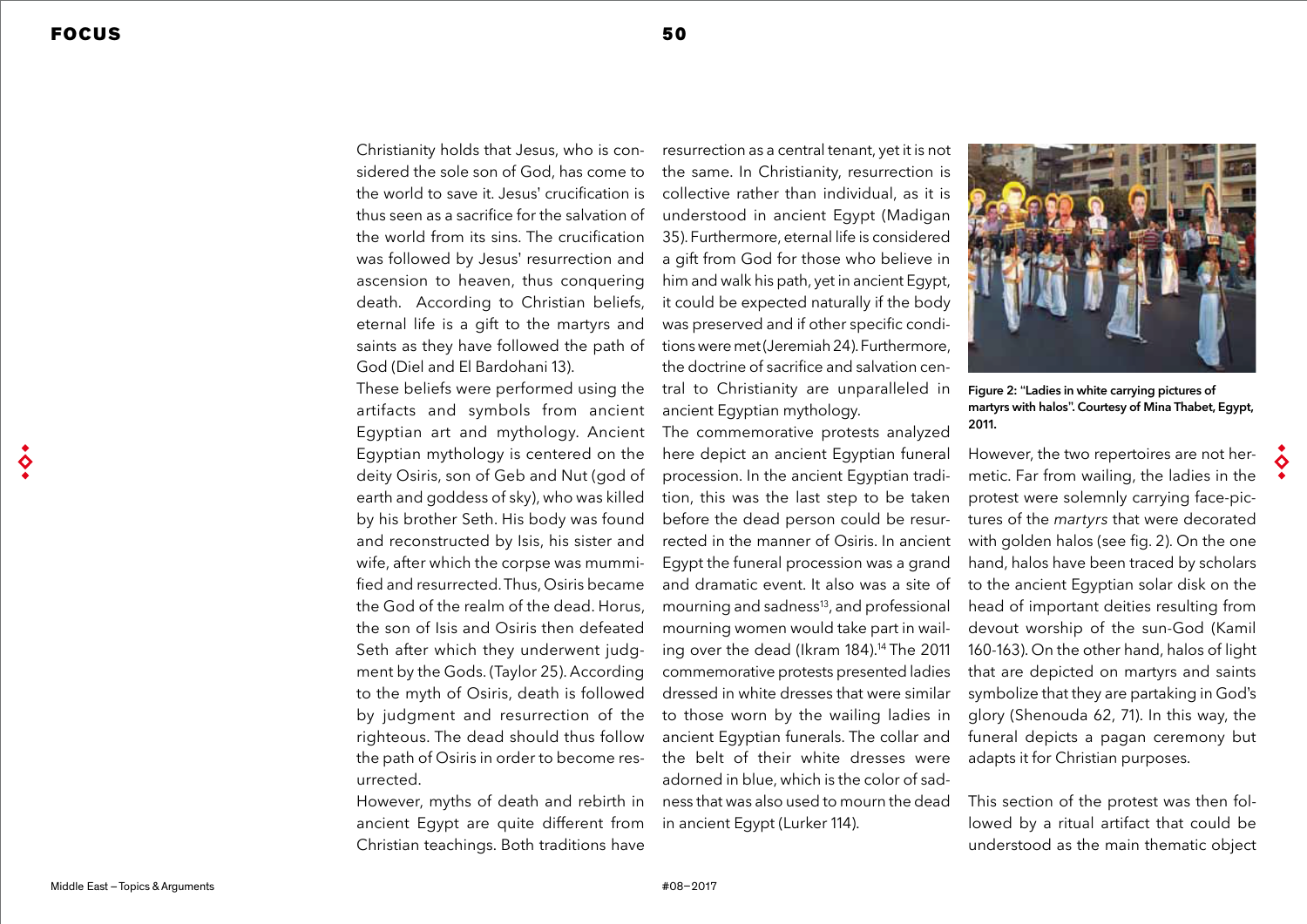for the protest. In the first protest held in 2011, it was a white coffin box, decorated on its side with face-pictures of the *martyrs* with halos and on its top with the colors of the Eqyptian flag. Coffins were considered to be the *master of life* in ancient Egypt, coming from the term neb ankh (Ikram 108-109). It protected the deceased corpse, and thus was considered by ancient Egyptians to be vitally important for the afterlife (108).<sup>15</sup> This is not the case in Christianity, which highlights the death of the body yet the survival of the soul. Yet, the pictures of the martyrs on the coffin are reminiscent of mummy portraits, the Fayūm portraits<sup>16</sup> which were painted on wooden panels and placed inside the coffin portraying the deceased in their ideal form. 17 As Skalova argues, these portraits are a product of Pharaonic, Roman and Greek traditions, and are not purely Pharaonic; yet, they emerged with the banning of the Pharaonic tradition of mummification under Emperor Theodosius (347-395 AD) (48).

In the second protest held in 2012, a sunboat that held the names of all the Maspero *martyrs* was the central artifact (see fig. 3). The solar boat, in distinctive golden color, resembled the myth of the resurrection of the sun on a daily basis, which is embodied through the image of



Figure 3: Sun Barque of the Martyrs. Courtesy of Mosireen Collective Creative Commons, Eqypt, 2012.

the Sun God Ra traveling in the darkness to reach Osiris. The sun God, the creator of the universe and the origin of all life, popularly known as Ra, would travel every night through the underworld where he unites with Osiris, defeats the forces of darkness and allows the sun to rise again thereby bringing a new day to light. Ra is (Taylor 28-9).18

The barque or boat, as an ancient Egyptian symbol, was adopted by the Copts in their protest. In Coptic symbolism, the boat represents the church as the vessel that saves the soul from drowning and doom. It is thus through the church, through its teachings and guidance, that believers are protected from straying into sin and resurrection made possible (Wiscopts 5).

Throughout both marches, the main-core group was dressed in a distinctive manner and carried the artifacts described above. After the display, groups of organized activists walked in lines. They were dressed with red, white and black t-shirts, the colors of the Eqyptian flag. All t-shirts carried the ankh sign. Priests that took part in the marches also had a red bleeding ankh sign that was worn around their necks.

depicted as traveling in a barque or a boat the crucification of Christ and the doctrine The prominence of the ankh sign, in the place of the cross, is telling. It has usually been seen in pictures of temples of Gods giving the ankh of life to kings, thus giving them power and eternity (Lurker 155), but Coptic Christians have adopted the ankh as their cross also known as crux ansata (Atiya 2164). For Christians, it is through of sacrifice that salvation and eternal life are attained (Hanna 34). The ankh was used, albeit in a covert manner, in the protest as a cross. However, as previously stated, the doctrine of sacrifice and salvation has no place in the ancient Egyptian mythology.

> In addition, wreaths and flowers were used in both the 2011 and 2012 protests. In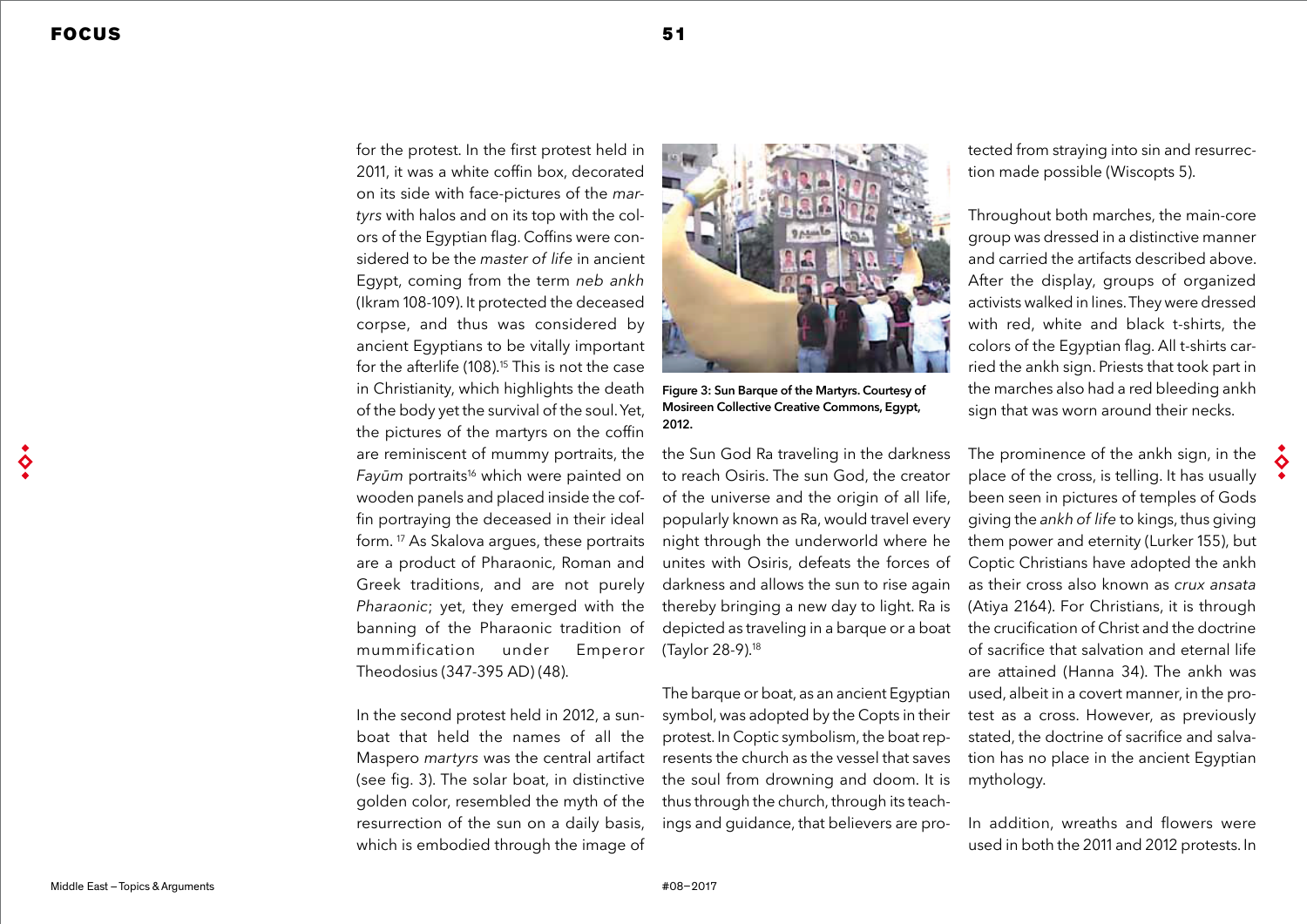ancient Egypt, wreaths of flowers were a symbol for denoting the innocence of the dead after judgment had taken place and thus the vindication in the afterlife (Lurker 146). This is believed to originate from the amulet granted to Osiris from God Atum, which was believed to assist him against his enemies (Lurker 54-5). Flowers are also related to the beginning of life in ancient Egyptian mythology, they thus played an important role in death ceremonies and rituals and denoted continued life (Lurker 146). Furthermore, wreaths of flowers were believed to have divine powers and its scent was sacred (Lurker 146). While flowers are not believed to have particular powers in Christianity, wreaths were carried by activists and placed around the pictures of the martyrs and on the coffin. It was possibly an attempt to declare the innocence of the protesters and their continued life as martyrs.

The prominence of the music *1492: The*  Conquest of Paradise by the Greek composer Evangelos Odysseas Papathanassiou known as Vangelis throughout both ceremonies was also significant (DNE 1). However, it is important to note that this piece of music referred to the 1492 epic that portrayed Columbus' discovery of the new world (Ramzy 663). The colonialist underpinning of the music is indeed antithetical to the themes of nativism and Egyptian authenticity, which the performative protests seek to display.

When arriving at Tahrir square, which was the destination of the first protest, the music of the The Conquest of Paradise stopped, possibly referring to Tahrir (*lib*eration) as the yearned for paradise. In Tahrir, the protest music took on a different tone starting with the current Egyptian national anthem, first in Arabic then in Coptic language. As the anthem was both sung in Arabic and Coptic, it was made to represent the equality of both identities in the public space, but it also reveals their difference by highlighting their distancing from the Arab identity. In this sense, the protest ends by claiming Coptic citizenship and equality is paradise.

# Continued Persecution or Equal Citizenship?

The Coptic commemorative protests in 2011 and 2012 attempted to perform a Pharaonic identity, the larger aim of which was to occupy the public space with a national identity discourse, one that was different from the widespread Islamic dominated discourse. Even the Egyptian national- unity discourse, rooted in Islamic and Arab imagery was thus paralleled with a Coptic-nationalist discourse. This paper has presented the manner in which

Pharaonic symbolism was used to portray a Coptic nativism and highlight the superiority of the Coptic identity. By attempting to merge Christian beliefs with ancient Egyptian mythology, the Coptic community might have been seeking to oversee the contradictions and the incompatibilities between these two traditions.

Another issue is the centrality of persecution and martyrdom within Coptic identity, and invisibility becomes a normalized method of ensuring coexistence and for maintaining community cohesion. This is obvious in the way the Christian symbols were consciously suppressed and its beliefs were enacted through Pharaonic symbols. Paradoxically, while the protest was a means of rejecting forms of discrimination and inequality through performing a Coptic identity in public, it also normalized martyrdom as an identity construct. As Ramzy notes, the visibility of the Copts was made though the theme of death, or the state of ultimate negation (Ramzy 664). While Butler holds that the performative appearance in the public space is a way of resisting precarity, she asserts that this precarity is not a separate isolated identity, and she rejects identity politics as a basis for political coexisting (Butler 27, 58). This brings a new meaning to performativity beyond that developed by Butler, and it allows us to speak of the reinforcement of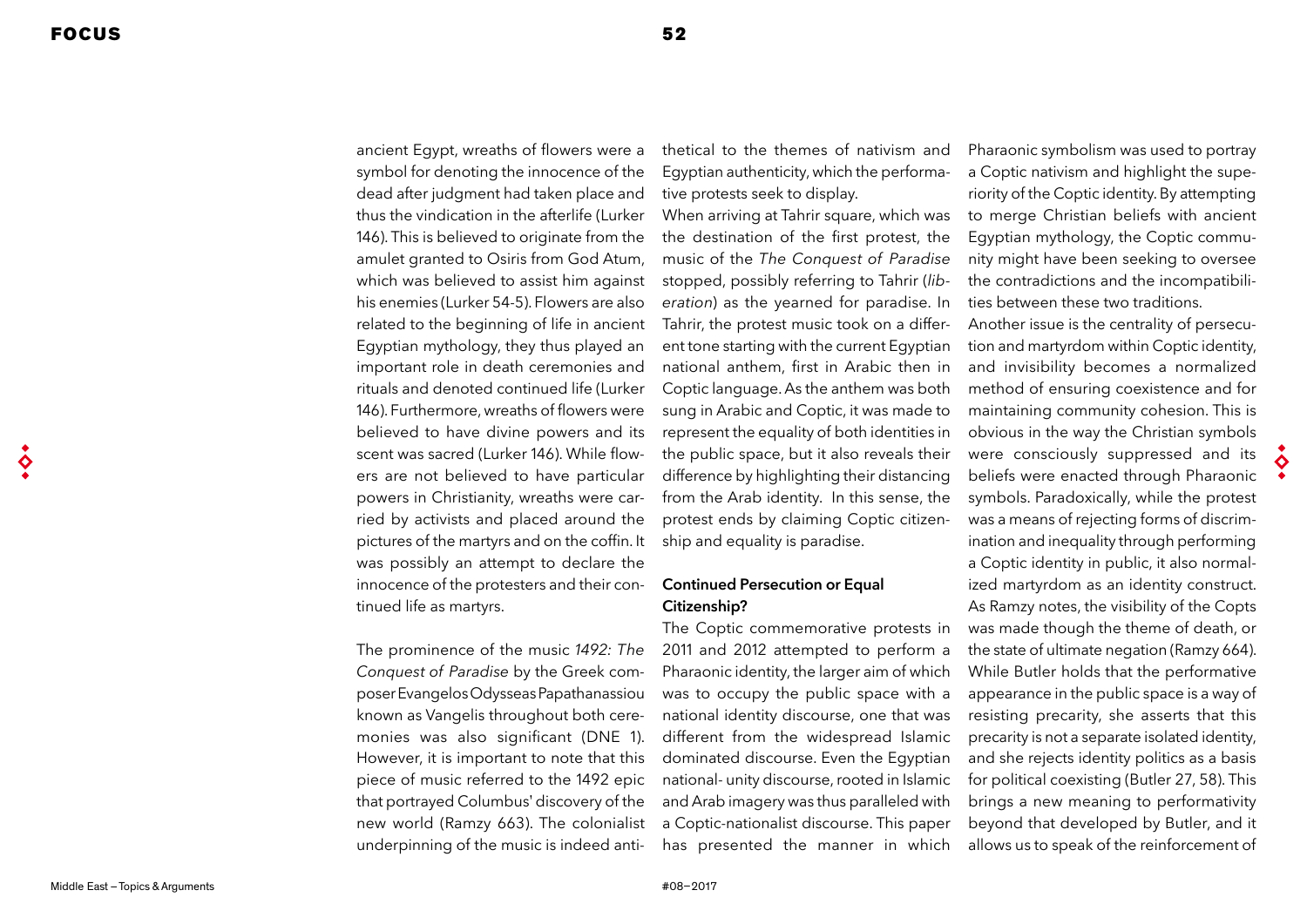## Yosra A. El Gendi

Yosra A. El Gendi is a researcher on minority issues. She used to work as a research officer in the American University in Cairo in the Media, Conflict and Democratization Project working on researching the impact of democratization on inter-ethnic and inter-religious conflicts. She was also a researcher in Arab- West Report of the Centre of Intercultural Dialogue and Translation. She earned an MA in Comparative Politics from the American University in Cairo (2013), an MSc

in Development Studies from Lund University (2011). Her research interests include Christian-Muslim relations in the Arab World, interfaith dialogue and conflict resolution.

email: yosraelgendi@yahoo.com

collective sub-national identities through performative protests, thereby, asserting those identities, in a contentious manner, into the public space.

#### **Notes**

1 The research on which this paper is based is funded by the project "Media, Conflict and Democratisation" (Principal Investigator: Prof. Katrin Voltmer, University of Leeds, UK). The project has received funding from the European Union's Seventh Framework Programme for research, technological development and demonstration under grant agreement no. 613370.

2 The author would like to thank Dr. Gamal Soltan and Dr. Marco Pinfari for their comments and discussions that contributed to this paper. The author would also like to thank the two anonymous reviewers for their comments.

3 Muslim neighbors had attacked the Church, stating that they did not want it in their village. The local governor's response was far from pacifying, denying the existence of the Church in the first place (EIPR 1).

4 Yet, SCAF (the Supreme Council of the Armed Forces), which led Egypt in the aftermath of Mubarak's deposal, denied that the military police had committed any of these attacks.

5 These protests were primarily organized by the Maspero Youth Union, the largest of the Coptic movements at the time as well as the activists affiliated with the Theban Legion Magazine (al-Katība al-Tībīya) which was a newsletter published by the Church of St. Mary in Ezbet al-Nakl, Cairo. Its writers and activists were involved in the planning of the protest.

<sup>6</sup> Maspero Youth Union activist interviewed by author, 19 August 2015

7 For additional material on the construction of identities see:

Al-Katība al-Tībīya. "Ihtifaliyit Ta'bin Shuhada Maspiro Kamila". *YouTube*, 13 Nov. 2011, https://www.youtube. com/watch?v=Fou6tRN6ZfA. Access on 29 September 2016. Bora S. Kamel (2011). "al-

march al-gana'izi: Masirat ta'bin shuhada maspiro" *YouTube*, 11 Nov. 2011, https://www.youtube.com/ watch?v=Bhdwiz3hNB0. Access on 29 September 2016.

Bora S. Kamel (2011). "bid' al-taharuk: Masirat ta'bin shuhada maspiro." *YouTube*, 11 Nov. 2011, https://www.youtube.com/ watch?v=e9F4JdEi2vY. Access on 29 September 2016.

The Mosireen Collective. "Anniversary of the Maspero Massacre." *YouTube*, 11 Oct.

2012, https://www.youtube. com/watch?v=upSBsfT5oLc. Access on 29 September 2016. Al-Katība al-Tībīya. "Masirat al-Zikra al-Ula lshuhada Maspiro".*YouTube*, 11 Oct. 2012, https://www.youtube. com/watch?v=cE1NNjpaWEc. Access on 29 September 2016.

<sup>8</sup> For visual representation of the revolution in 1919 see "1919 Revolution." *Civic Egypt*, http://www. civicegypt.org/wp-content/ uploads/2017/03/ةروث-19.jpg. Access on 25 April 2017.

<sup>9</sup> The "Flag of Egypt," Wikimedia Commons, https://upload.wikimedia. org/wikipedia/commons/ thumb/f/fe/Flag\_of\_Egypt. svg/255px-Flag\_of\_Egypt. svg.png. Access on 25 April 2017.

<sup>10</sup> The author is thankful for Dr. Marco Pinfari for explaining this part.

<sup>11</sup> As Kamil argues, the native churches could be easily differentiated from the Melkite churches due to the former's style that is rooted in the pharaonic tradition (Kamil 201).

<sup>12</sup> Perhaps this is why some Coptic writers on ancient Egypt prefer to consider them monotheistic (cf. Seleem 11)

<sup>13</sup> For an iconological comparison of funeral processions see "Great funeral procession of a royal scribe at Thebes". New York Public Library Digital Collection, https:// digitalcollections.nypl.org/ items/510d47e2-6fd3-a3d9 e040-e00a18064a99. Access on 25. April 2017.

 $\rightarrow$ 

♦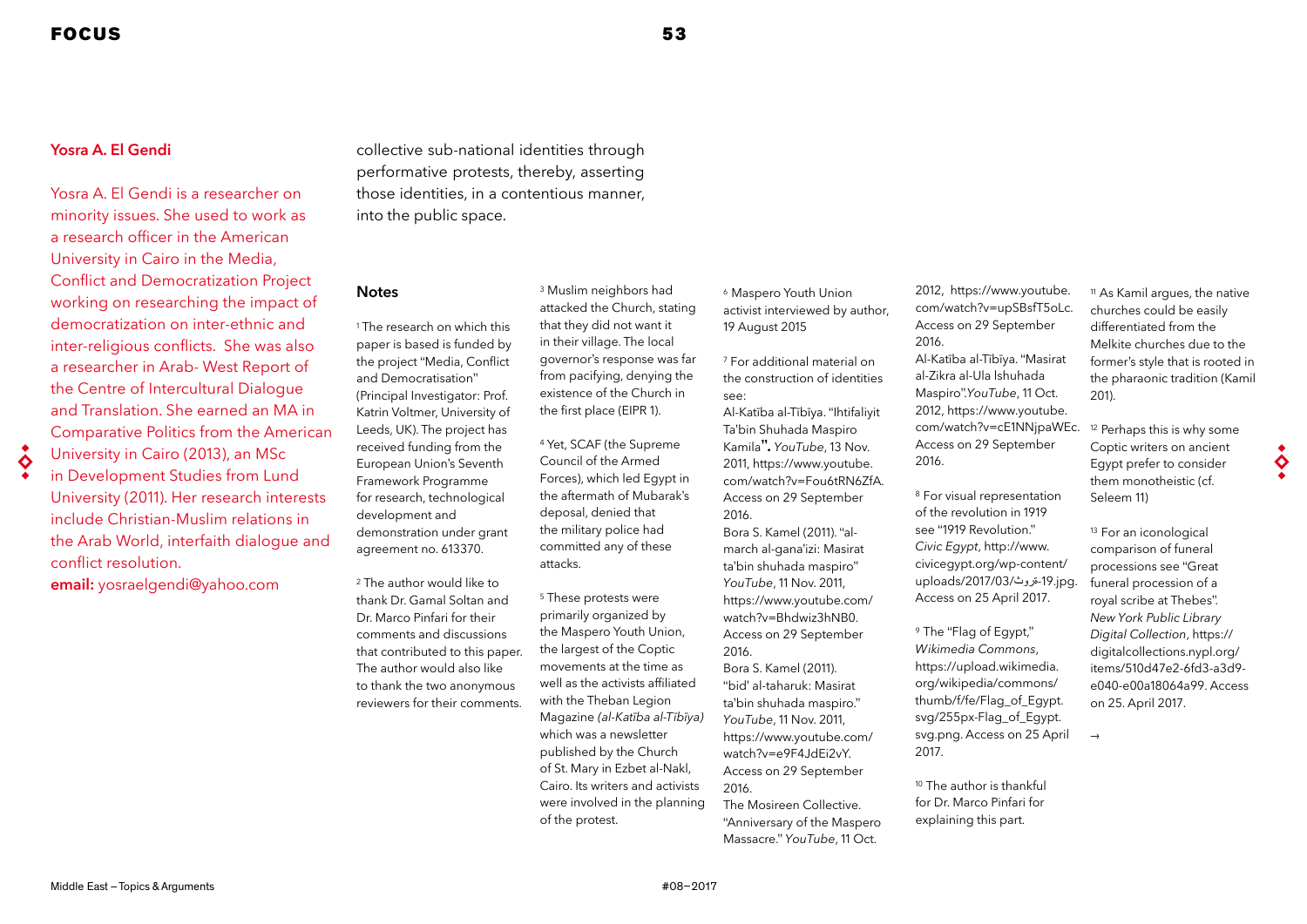♦

<sup>14</sup> For an iconographic comparison of mourning women see "Burial Chamber of Ramose, Vizier and Head of Thebes under Amenophis III and IV, Scene: Lamentations." Wikimedia Commons, https://upload. wikimedia.org/wikipedia/ commons/8/89/Maler\_ der Grabkammer des Ramose\_001.jpg. Access on 25. April 2017.  $\rightarrow$ 

<sup>15</sup> Coffins are also rooted in the story of Osiris, whose brother Seth trapped him in one and threw it in the sea.

<sup>16</sup> For an iconographic comparison see "Fayum Portrait." Wikimedia Commons, https://upload. wikimedia.org/wikipedia/ commons/thumb/d/db/ Fayum-07.jpg/220px-Fayum-07.jpg. Access on 25. April 2017.

<sup>17</sup> It is argued that the Fayūm Portraits were the predecessors of the devotional icons which was believed to establish communication with a saint in heavens through the likeness on an icon (Skalova 48-50).

<sup>18</sup> For an iconographic comparison of the barque in ancient Egypt see "Book of Gates Barque of Ra." Wikimedia Commons, https://commons.wikimedia. org/wiki/File:Book\_of\_Gates\_ Barque of Ra.jpg. Access on 25. April 2017.

# Works Cited

Ahram online. "Thousands of Egyptians march on Maspero to mark first anniversary of military crackdown." *Ahram*  Online, 9 Oct. 2012, http:// english.ahram.org.eg/ NewsContent/1/64/55170/ Egypt/Politics-/AboutUs.aspx. Access on 29 September 2016.

Andrawos, Ezzat. "Al Qums Mityas Nasr Fi Masira lilaqbat amam Dawran Shoubra." Coptic History Encyclopedia *Website*, 2011, http:// www.coptichistory.org/ untitled\_5499.htm. Access on 29 September 2016.

Atiya, Aziz. *The Coptic*  Encyclopedia. McMillan, 1991.

Brownlee, Jason. "Violence Against Copts In Egypt". Carnegie Endowment for International Peace, 14 Nov. 2013, http:// carnegieendowment. org/2013/11/14/violenceagainst-copts-in-egyptpub-53606. Access on 29 September 2016.

Butler, Judith. Notes Toward *a Performative Theory of Assembly*, Harvard UP, 2015.

Osman, Ahmed. "Egypt's Editorial Pages Now Blame Christians for the Maspero Massacre" Assyrian International News Agency. 17 Oct. 2011, http://www.aina. org/news/20111017175249. htm . Access on 29 September 2016.

Diel, Helga and Nassir El Bardahohni. Reverence for the Dead by the Copts. The Coptic Eparchy in Austria, 2005.

DNE, "Thousands march in memory of Maspero Martyrs." *Daily News Egypt*. 11 Nov. 2011, http:// www.dailynewsegypt. com/2011/11/11/thousandsmarch-in-memory-ofmaspero-martyrs/. Access on 29 September 2016.

EIPR, "Fi Taqrir lil Mubadara al- Misriya Lilhuquq al- Shakhsiya: Ahdath al-Marinab Namuzag Sarikh linhiyaz al- Dawla Lganib al- Ta'asub". Egyptian Initiative For Personal Rights (EIPR). 5 Oct. 2011, https://eipr.org/ Access . ةلودلا-زايحنال-خراص-جذومن-بانيرملا-ثادحأ-ةيصخشلا-قوقحلل-ةيرصملا-ةردابملل-ريرقت-يف/2011/10/press on 29 September 2016.

Elsasser, Sebastian. *The*  Coptic Question in the Mubarak Era, Oxford UP, 2014.

Geer, Benjamin. *The*  Priesthood of Nationalism in Egypt: Duty, Authority, Autonomy. PhD thesis, SOAS.2011.

General Research Division, The New York Public Library. "Great funeral procession of a royal scribe at Thebes." The New York Public Library Digital Collections 1837 – 1841, https:// digitalcollections.nypl.org/ items/510d47e2-6fd3-a3d9 e040-e00a18064a99 . Access on 29 September 2016.

♦

Gershoni, Israel, ..The Evolution of National Culture in Modern Egypt: Intellectual Formation and Social Diffusion, 1892-1945." Poetics Today, vol. 13, no. 2, 1992, pp. 325-350.

Hasan, S. Christians versus Muslims in Modern Egypt: The Century –long struggle for Coptic Equality. Oxford University Press, 2003.

 $\rightarrow$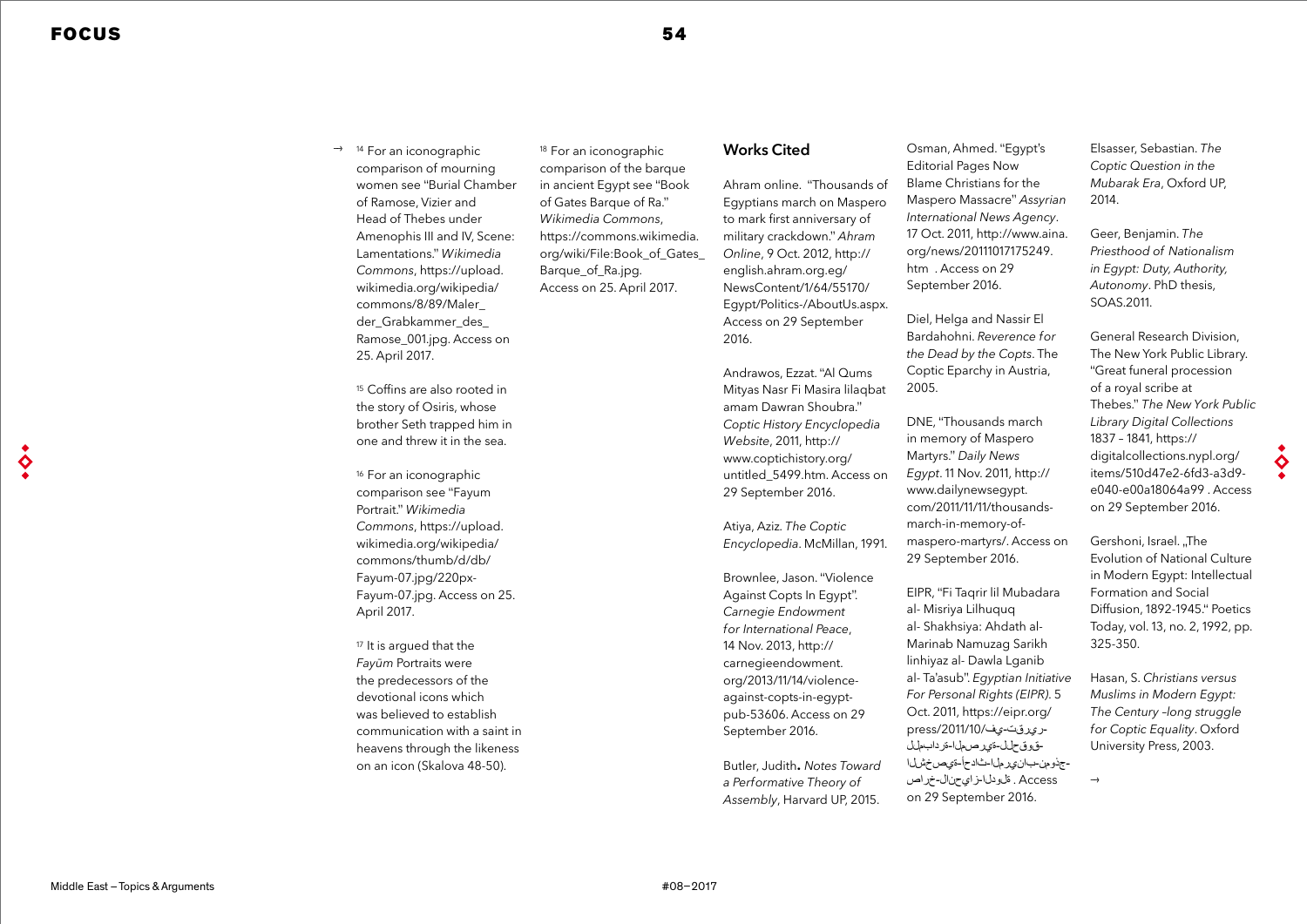Hibbard, Scott W. *Religious*  Politics and Secular States: Egypt, India and the United States. Johns Hopkins UP, 2010.  $\rightarrow$ 

> Howells, Richard and Joaquim Negreiros. *Visual Culture*. Malden, 2012.

Ibrahim, Ekram. "Justice denied: Egypt's Maspero massacre one year on." Ahram online, 9 Oct 2012, http://english.ahram.org.eg/ NewsContent/1/64/54821/ Egypt/Politics-/Justicedenied-Egypts-Masperomassacre-one-year-on.aspx. Access on 29 September 2016.

Ibrahim, Saad eddin et al. *The Copts of Egypt*. Minority Right Group International and Ibn Khaldun Center for Development Studies, 1996.

Ikram, Salima. Death and Burial in Ancient Egypt. The American University in Cairo Press. 2015.

Interview 1. Maspero Youth Union activist interviewed by author, 19 August 2015. Media Conflict and Democratization *Project*, Cairo, Egypt.

Jeremiah, Ken. Christian Mummification: An Interpretative History of the Preservation of Saints, Martyrs and Others. McFarland & Company, Inc., 2012.

Johnston, Hank. Culture, Social Movements, and *Protest*. Ashgate, 2009.

Juris, Jeffrey. "Embodying protest: Culture and Performance within Social Movements." Conceptualizing Culture in Social Movement *Research*. Ed. Britta Baumgarten, ed. Proska Daphi, and ed. Peter Ullrich. Palgrave McMillian, 2014, pp 227-247.

Kamil, Jill. Christianity in the Land of the Pharaohs: The Coptic Orthodox Church. Routledge, 2002.

Lurker, Manfred. The Gods and Symbols of Ancient Egypt: An Illustrated Dictionary. Trans. Salah El Din Ramadan. Madbuli, 2000.

Madigan, Kevin, Jon D. Levenson, and Inc Ebrary. Resurrection: The Power of God for Christians and Jews. Yale UP, 2008.

NCHR. "Taqrir al-Majlis 'an Ahdath Maspiro". National Council for Human Rights, 2 Nov. 2011, http://www. nchregypt.org/index.php/ar/ activities/ 2010-02-07-16-18-44/ 2010-03-09-13-06-01/ 500-2011-11-02-19-51-28.html. Access on 29 September 2016.

Panofsky, Erwin. Meaning in the Visual Arts: Papers in and on Art History. Doubleday Anchor Books, 1955.

Papaconstantinou, Arietta. "Historiography, Hagiography and the Making of the Coptic 'Church of Marytrs' in Early Islamic Egypt". Dumbarton Oaks Papers 60, 2006, pp. 65-86.

Podeh, Elie. "The Symbolism of the Arab Flag in Modern Arab States: Between Commonality and Uniqueness: The Symbolism of the Arab Flag." Nations and Nationalism, vol. 17, no. 2, 2011, pp. 419-442.

Ramzy, Carolyn M. "To Die is Gain: Singing a Heavenly Citizenship among Egypt's Coptic Christians." Ethnos, vol. 80, no. 5, 2015, pp. 649- 670.

Rose, Gillian. *Visual*  Methodologies: An Introduction to the Interpretation of Visual *Materials*. Sage. 2001.

Seleem, Ramses. *The*  illustrated Egyptian Book of the Dead. Godsfield Press, 2004.

Shenouda, Hanna. *The Coptic*  Church: Symbolism and Iconography. Costa Tsoumas. 1962.

Shukry, Nader. "Celebrating the Arbaeen of the Maspero Martyrs." Watani International, 15 Dec. 2011, http://en.wataninet.com/ coptic-affairs-coptic-affairs/ sectarian/celebrating-thearbaeen-of-the-masperomartyrs/6548/. Access on 29 September 2016.

---. "The Funeral March to Commemorate Maspero Martyrs heads to Tahrir Square." Al-Youm al-Sabi', 11 Nov. 2011, http://www. youm7.com/story/2011/11/11/ on Access /530354.ريرحتلا-ناديمل-هجتي-وريبسام-ءادهش-نيبأتل-ىزئانجلا-بكوملا 29 September 2016.

Skolava, Zuzana. "Ancient Christianity: Roman and Byzantine Egypt". Icons of the *Nile Valley*. Zuzana Skolava and Gawdat Gabra, Egyptian International Publishing – Longman, 2006.

Sobhy, Hania. "Secular Façade, Neoliberal Islamisation: Textbook Nationalism from Mubarak to Sisi". Nations and Nationalism, vol. 21, no. 4, 2015, pp. 805- 824

Taylor, John H. Death and the Afterlife in Ancient Egypt. British Museum Press. 2001.

♦

Van der Vliet, Jacques. "The Copts: .Modern Sons of the Pharaohs'?" *Church History*  and Religious Culture, vol. 89, no. 1, 2009, pp. 279-290.